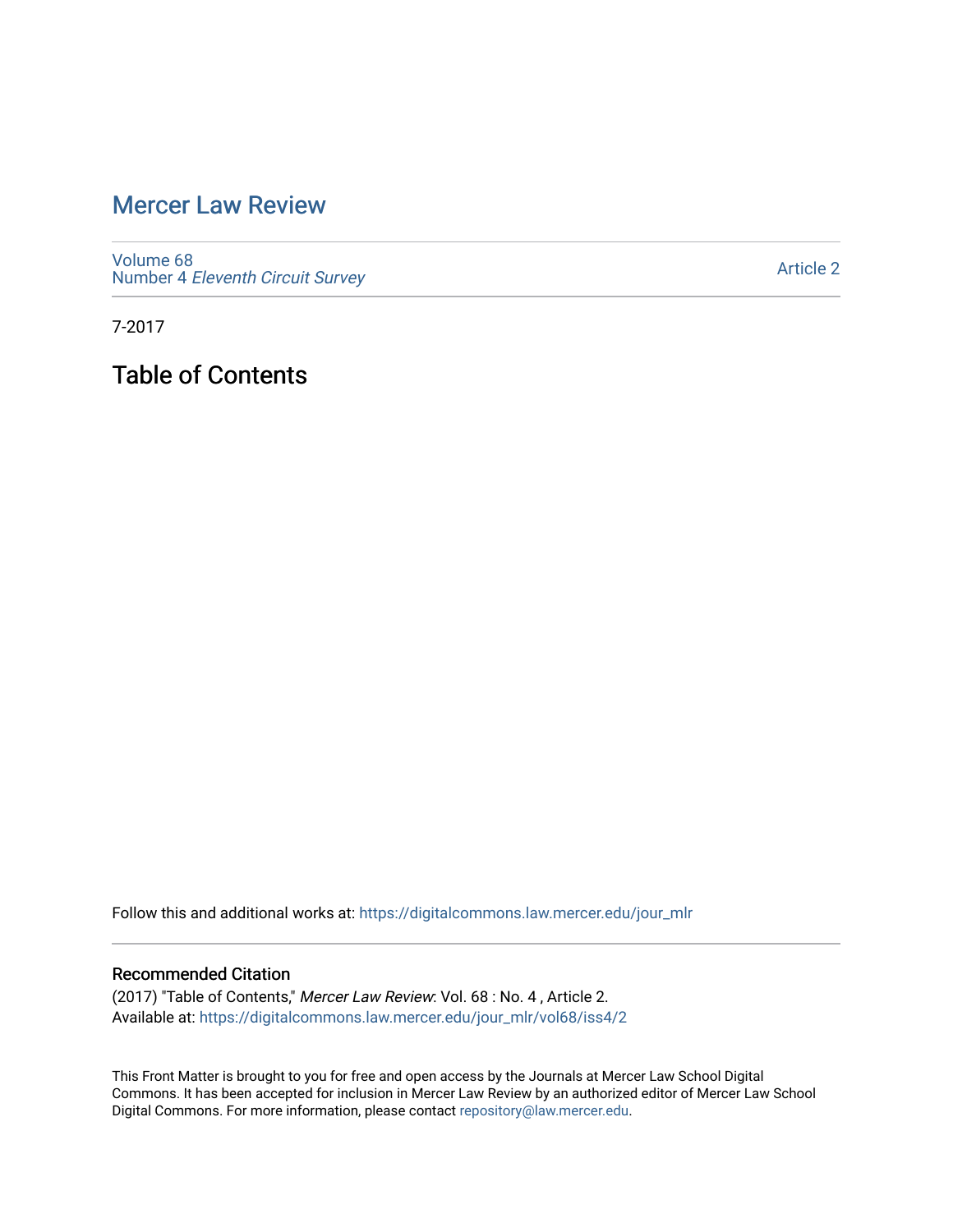# **TABLE OF CONTENTS ELEVENTH CIRCUIT SURVEY January 1, 2016 - December 31, 2016**

## **Articles**

| Bankruptcy  Honorable John T. Laney, III<br>Nicholas J. Garcia                                                | 929  |
|---------------------------------------------------------------------------------------------------------------|------|
| Stacey McGavin Mohr                                                                                           | 951  |
|                                                                                                               | 971  |
| Employment Discrimination  Peter Reed Corbin<br>John E. Duvall                                                | 981  |
|                                                                                                               | 1003 |
| Val Leppert<br>Stephen A. McCullers                                                                           | 1019 |
| Gregory S. Lucas                                                                                              | 1041 |
| Labor and Employment Law  W. Jonathan Martin II<br>F. Damon Kitchen<br>Gary R. Wheeler<br>Patricia-Anne Upson | 1061 |
| Trial Practice and Procedure John O'Shea Sullivan<br>Ashby K. Fox<br>Tala Amirfazli                           | 1077 |